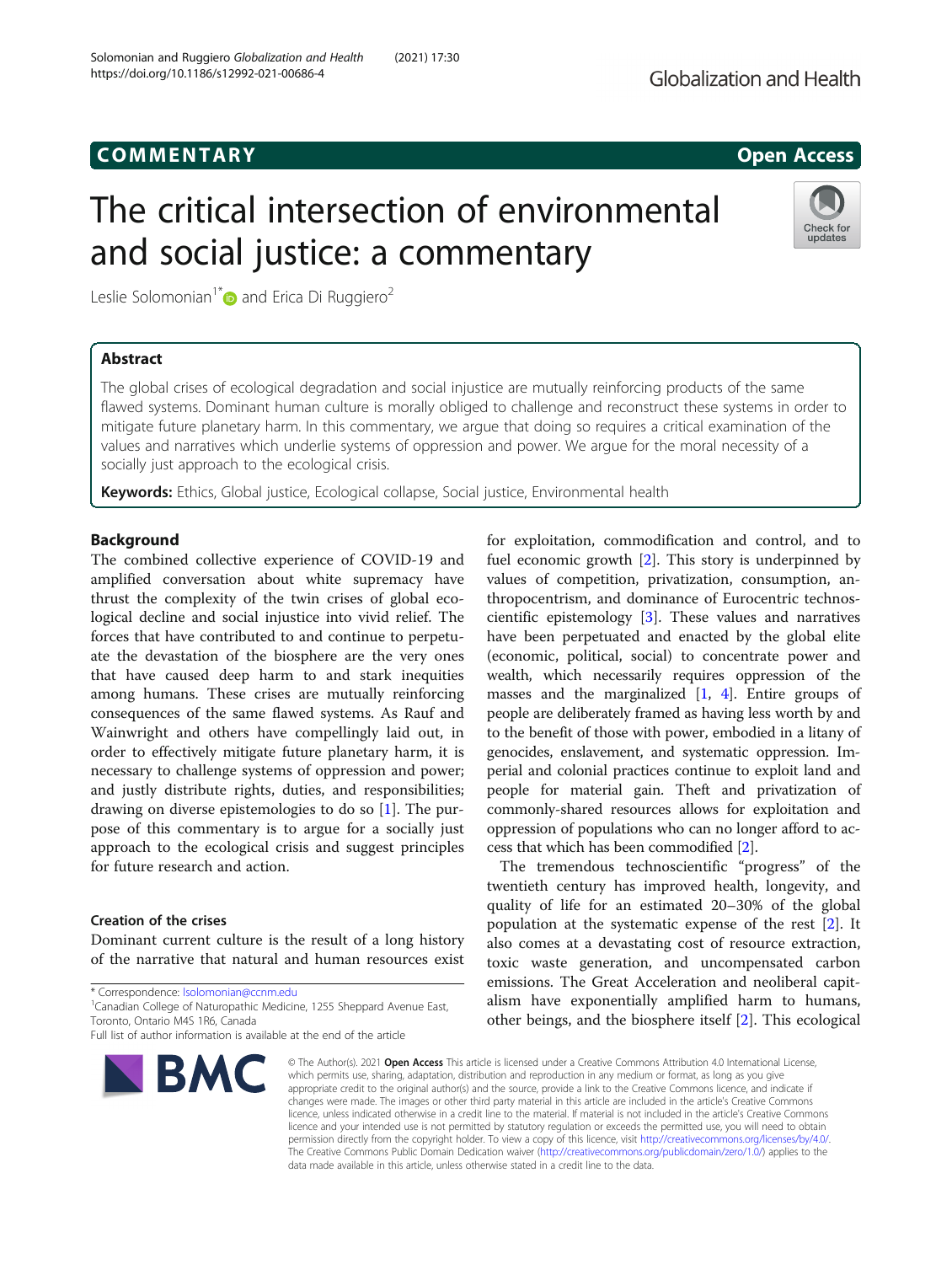catastrophe compounds social injustice  $[1, 5]$  $[1, 5]$  $[1, 5]$  $[1, 5]$ . Those that are disproportionately affected by climate change (through consequences such as floods, droughts, fires, and conflict) are the same who have been exploited, displaced, marginalized, and murdered to concentrate wealth for the elite, whose actions have further driven the degradation of the environment  $[6, 7]$  $[6, 7]$  $[6, 7]$  $[6, 7]$ . Privatization, commodification and destruction of natural and social resources denies access to resources required for basic subsistence [[2\]](#page-3-0). Even proposed technoscientific "solutions" to the climate crisis are commodified and profitable, further marginalizing those without capital.

The values that underscore dominant social, political and economic systems have become so deeply ingrained into our collective subconscious that they can be nearly impossible to see, much less critique. While these systems were deliberately designed to concentrate wealth, many who benefit remain ignorant of the consequences of exponentially-increasing human activity in the name of improving longevity and quality of life [\[8\]](#page-3-0). For some time, the social and ecological consequences have been distant (geographically and chronologically), deliberately kept invisible from those who benefit from these systems [[1\]](#page-3-0). Propaganda machines perpetuate myths of infinite growth, "sustainable" development, consumerism and technoscientific progress as an avenue to happiness and evidence of success. However, using gross domestic product and wealth accumulation to measure success will always come at the expense of the planet and other humans Transgenerational privilege and transnational exploitation will always result in inequitable capacity to "succeed." And while the growing middle class holds an equal right to the standard of living and quality of life enjoyed by those situated in wealthier positions [\[7](#page-3-0)], this aspiration reinforces the cycle of extraction and waste generation [[6](#page-3-0)]. Entitling all current and future inhabitants of Earth to the same standard of living as the currently most privileged is fundamentally unsustainable [[2](#page-3-0), [8\]](#page-3-0).

### Perceiving possibilities

That powerful human groups have collectively allowed planetary conditions to deteriorate to this degree has been framed as an ethical failure: those groups carry a geographic and chronologic debt for which amends appropriately need to be made [\[2](#page-3-0)]. The language of "failure," however, is fraught with shame, which tends to be totalizing, finalizing and deserving of retribution. This can induce paralysis, particularly for those who have been ignorantly complicit. In contrast, corrective and preventative justice frameworks speak more to the concept of guilt, which is often described as a feeling of responsibility which can motivate action  $[4, 7]$  $[4, 7]$  $[4, 7]$  $[4, 7]$ . This perspective also speaks to the importance of moving toward what Albrecht coined as the Symbiocene [\[9](#page-3-0)]; to collectively cultivate systems that promote social and ecological homeostasis.

Utilitarianism theory would suggest that the desired goal is to promote the common good, or happiness [\[7](#page-3-0), [8\]](#page-3-0). Given that it is unsustainable to aim to elevate the standard of living of the majority of the world to meet that which is enjoyed by a few, systems must be designed to ensure all have access to the necessities for at least a minimum standard of well-being and avoidance of suffering [[5,](#page-3-0) [7\]](#page-3-0). There are many technoscientific strategies that are intended to do this, and are promoted from a utilitarian perspective. However, intentions are irrelevant if the consequences are harmful, which can be difficult to predict and measure, especially in a complex global system [[2\]](#page-3-0). Herein lies a key limitation of utilitarian theory: multiple outcomes can result from a wellintended action which do not necessarily align with maximizing overall good. If the intent, for example, of genetically modifying foods is to increase productivity but the consequences are the loss of soil health and of food sovereignty by small, local farmers, it is problematic. If the intent is to preserve "wild" spaces, but the consequences are the removal of populations from their traditional lands and practices, it is culturally genocidal.

A utilitarian approach is also limited in that it would be difficult to convince those with privilege (at an individual or societal level) to willingly cede it for the betterment of the whole, particularly in a culture underpinned by values of individualism and meritocracy, and in which harmful consequences of individual actions are often indirect. This also raises the challenge of how much capacity an individual in a higher-income setting has to opt out of a system that encourages behaviours that may increase happiness for some at the expense of others. Behaving from a utilitarian framework requires adoption of a value system that considers the suffering of others, both proximal and distal to ourselves, and an honest reflection on what is truly necessary for our own happiness. Given that those with privilege have been indoctrinated with the idea that wealth concentration and consumption is the key to happiness, despite ample evidence to the contrary, this may be a hard concept to sell.

However, the planetary health crises will not be mitigated by the same faulty systems that created them. Young offers a model of responsibility that considers the role and responsibility of both individuals and systems; one that holds responsible both knowing perpetrators of ecocide *and* those naively complicit in the systems that cause ecocide [\[10\]](#page-3-0). This model can provide a scaffolding to theorize ways in which structures themselve can be critically held liable for global injustice. Ultimately, however, the process of creating more equitable and sustainable systems must begin with collectively and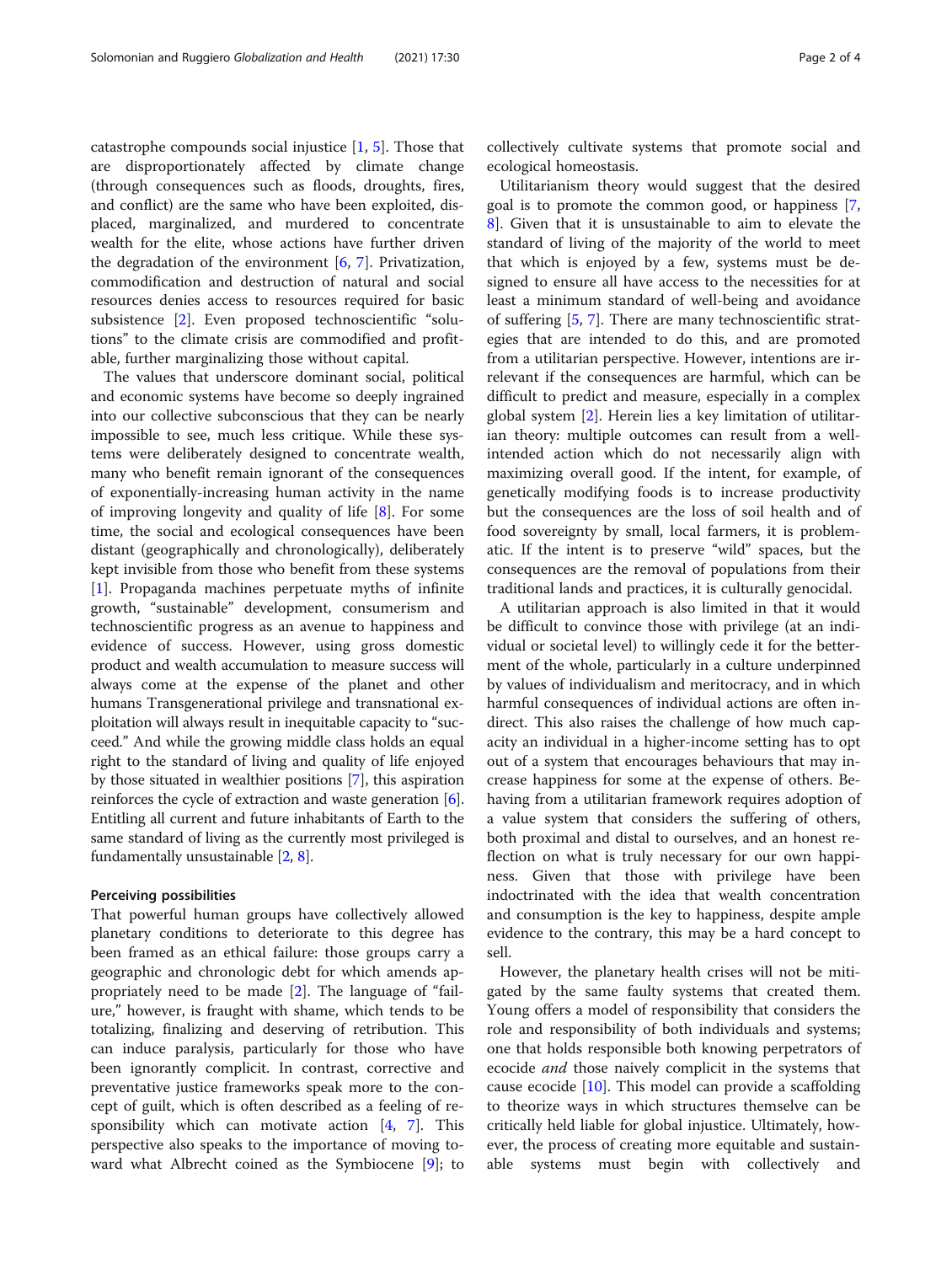transparently redefining values and narratives in order to determine what the utilitarian baseline of "happiness" is [[8,](#page-3-0) [11\]](#page-3-0). This requires deliberate integration of diverse epistemologies and priorities (in contrast to clinging to a rigid Eurocentric model of capitalistic and technoscientific solutions) [\[4](#page-3-0), [7,](#page-3-0) [11\]](#page-3-0). Mechanisms must be in place to mitigate and dismantle global hegemonic structures in order to limit the influence of those with power seeking to preserve the status quo  $[5]$  $[5]$ . Procedural mechanisms should be designed in all sectors (scholarship, healthcare, commerce, policy, etc.) to ensure that those with power are critically interrogating whose interests and voices are represented or lacking. Implementation of models that equitably distribute decision-making power can center marginalized voices [[12\]](#page-3-0).

All stakeholders must be represented in this process, which also include other beings and the Earth herself [\[2](#page-3-0), [7,](#page-3-0) [11\]](#page-3-0). While it may be impossible for humans to ever adequately represent others (human or otherwise), it is exciting to see progressive actions that advocate for universal rights of all species and ecosystems, such as the granting of legal rights to rivers and forests in New Zealand, and recent lawsuits by youth against countries for inadequate movement on the climate crisis. In their recent dissertation, Rodeiro makes an in-depth argument for environmental transformative justice; a lens that "offers an opening for (re)examining and (re) conceptualizing our practices, habits, values, norms, and priorities toward nature; in that reparative and reconciliatory activities represent an opportunity for progressively departing from current destructive and exploitative treatments of nature, thereby achieving and promoting sustainable stewardship." [[13\]](#page-3-0)

Foster et al. offer a portfolio of principles to guide an interdisciplinary approach to planetary healing that is rooted in morality and equity as opposed to a flimsy foundation of economic/political/scientific theory [\[14](#page-3-0)]. Many of these principles reflect a key tenet of most Indigenous traditions: to honour all parts of the biosphere for their worth beyond the economic. Taking only what we need, leaving enough for others both now and in the future, and stewarding what remains are the essence of the Seventh Generation value of many Indigienous nations [[15\]](#page-3-0), and speak to the importance of intergenerational and environmental justice [\[7](#page-3-0)]. This also places humans within the complex interdependent web as opposed to superior to or separate from it. Any sustainable system of governance and decision-making must center these values to challenge anthropo- and contempocentrism [\[15](#page-3-0)].

# Conclusion

The climate crisis is a complex moral catastrophe, composed of multiple reinforcing ethical dilemmas. Although many who benefit from unjust global systems are unconsciously complicit in perpetuating them, it would be an ethical failure to not act once one becomes aware of the existence and causes of harm  $[4, 7]$  $[4, 7]$  $[4, 7]$ . The willingness to challenge existing systems and to center justice will require tremendous humility and spirit of collaboration [[7\]](#page-3-0). Building on previous critical scholarship in planetary health, ecohealth and environmental health ethics, we recommend that research attend to best practices of elevating marginalized voices and representation in all sectors, and psychological and social strategies of shifting collective narratives and values. It is equally critical to continue to build and disseminate the evidence for the harmful impacts of inaction on these fronts. Recent global events such as the reverberations of COVID-19, and the surge of awareness of and resistance to white supremacy provide a window of opportunity to reimagine our future, as well as evidence that global, radical, rapid cooperation is possible. Narratives rooted in values of universalism and solidarity are being propagated in the form of Building Back Better and Just Recovery for All. These narratives, consistent with longoppressed pre-colonial values [\[15\]](#page-3-0), can form the foundation for collective action toward a more just and sustainable global community. As the late Maya Angelou gently reminded us, "when you know better, do better."

#### Acknowledgements

The authors would like to acknowledge the guidance and pioneering work of Dr. Solomon (Solly) Benatar, MBChB, DSc (Med).

#### Authors' contributions

LS conceived of the concept for the article and generated the initial draft; EDR provided critical review and supervision; both authors read and approved the final manuscript.

#### Authors' information

LS is the co-founder and chair of Naturopathic Doctors for Environmental and Social Trust, and is a member of Clinicians for Planetary Health. EDR is Director of the Centre for Global Health at the University of Toronto.

#### Availability of data and materials

Not applicable.

#### Declarations

Ethics approval and consent to participate Not applicable.

#### Consent for publication

Not applicable.

#### Competing interests N/A

#### Author details

<sup>1</sup> Canadian College of Naturopathic Medicine, 1255 Sheppard Avenue East, Toronto, Ontario M4S 1R6, Canada. <sup>2</sup>Dalla Lana School of Public Health University of Toronto, 155 College Street, Room 408, Toronto, ON M5T 3M7, Canada.